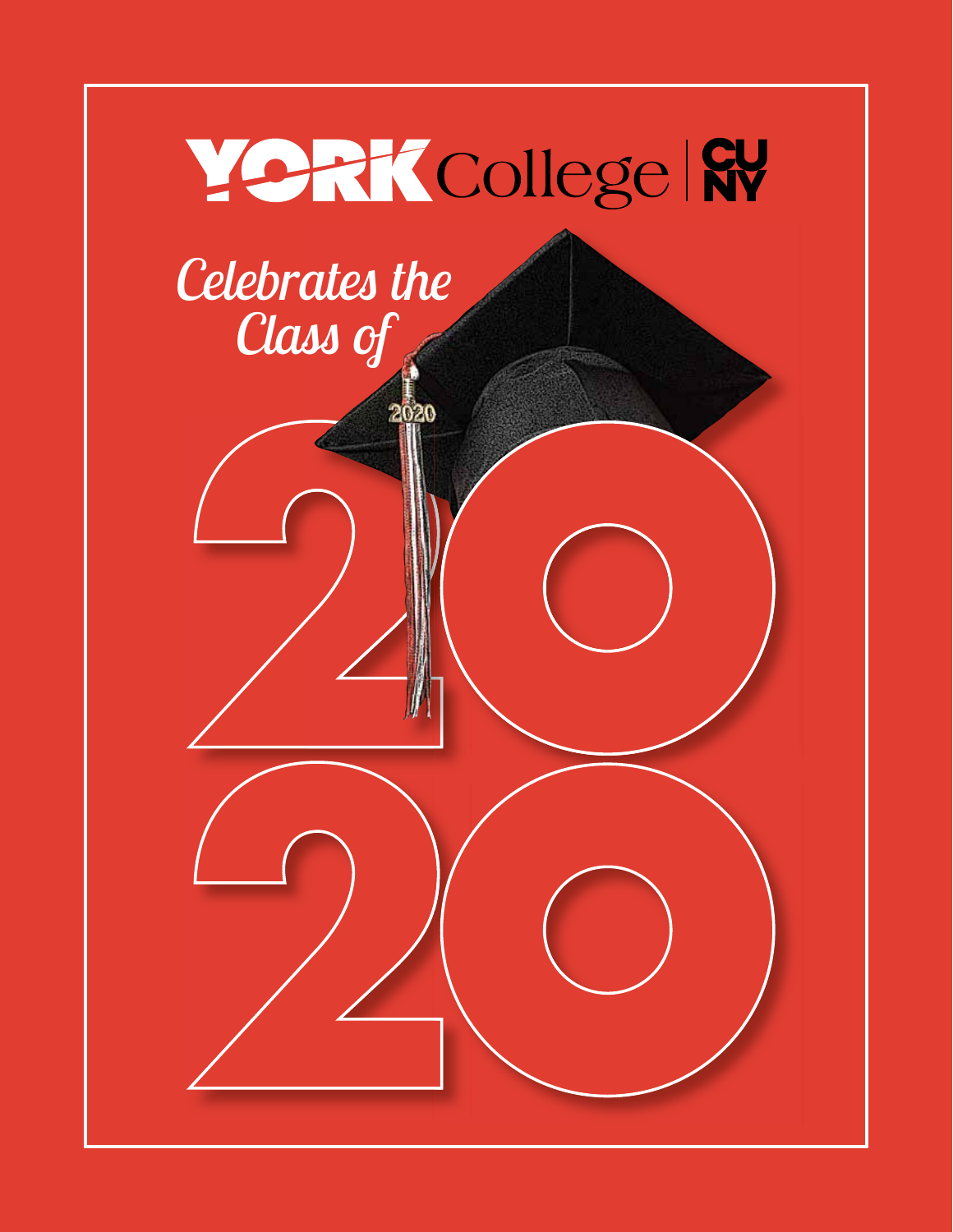

Dear York College Class of 2020:

Congratulations, you have completed this important milestone in your educational journey!

I am truly proud of all of you for making the commitment and with the support of your families, faculty and staff at York, have achieved your goal of an undergraduate or graduate degree. This spring semester has been a lesson in perseverance. But as York's Alma Mater song says in part, "When the going seemed too tough/ We strove harder to be strong/ And now we've made it here at last." This past semester has given new meaning to that sentiment. We can now proudly proclaim, we are "York Strong."

Despite having to leave the campus literally overnight due to the COVID-19 pandemic protocol, and adapt to full distance learning, you and your professors prevailed. Our IT team rose to the challenge to provide the tech support and equipment needed to power the new learning model to complete the semester. Now we are celebrating your success.

After four or more years of on-campus learning, you have spent the past two and a half months learning and studying from home. Please do not let these last weeks cause you to devalue the semester or your York experience. It is my hope that all of us will have all grown from the experience and that we will use it to our benefit in some way.

Of course we would have much preferred to be celebrating with all the pomp and circumstance befitting a normal graduation ceremony as had been planned for May 29; but as you are all aware, we are prevented from proceeding in that manner now. But I want you all to know that better days are ahead and we will celebrate in-person when it is safe to gather again in one big, rambunctious space.

To our valedictorian, Business major, Aamina Bibi, congratulations! You worked hard and have earned the honor of speaking on behalf of your classmates. To the faculty who kept your students focused during the stress of the shutdown, thank you for your commitment to the dream.

Graduates, it has been my honor to meet so many of you over this past year when I began my tenure as your interim president. Whether as a members of Student Government, members of the many clubs on campus, student reporters or just a friendly face in the Atrium, you have been gracious and supportive in your welcoming and I thank you all for that.

Finally, graduates, not only are you the Class of 2020, you are the 50th Commencement Class of York College, CUNY. Go forth and take your place in making the change you want to see in the world, keeping York always in your hearts. You now join more than 30,000 as York College alumni. Stay in touch with your alma mater and stay well. We are One York.

Congratulations, everyone!

Permicia Enes

Berenecea Johnson Eanes Interim President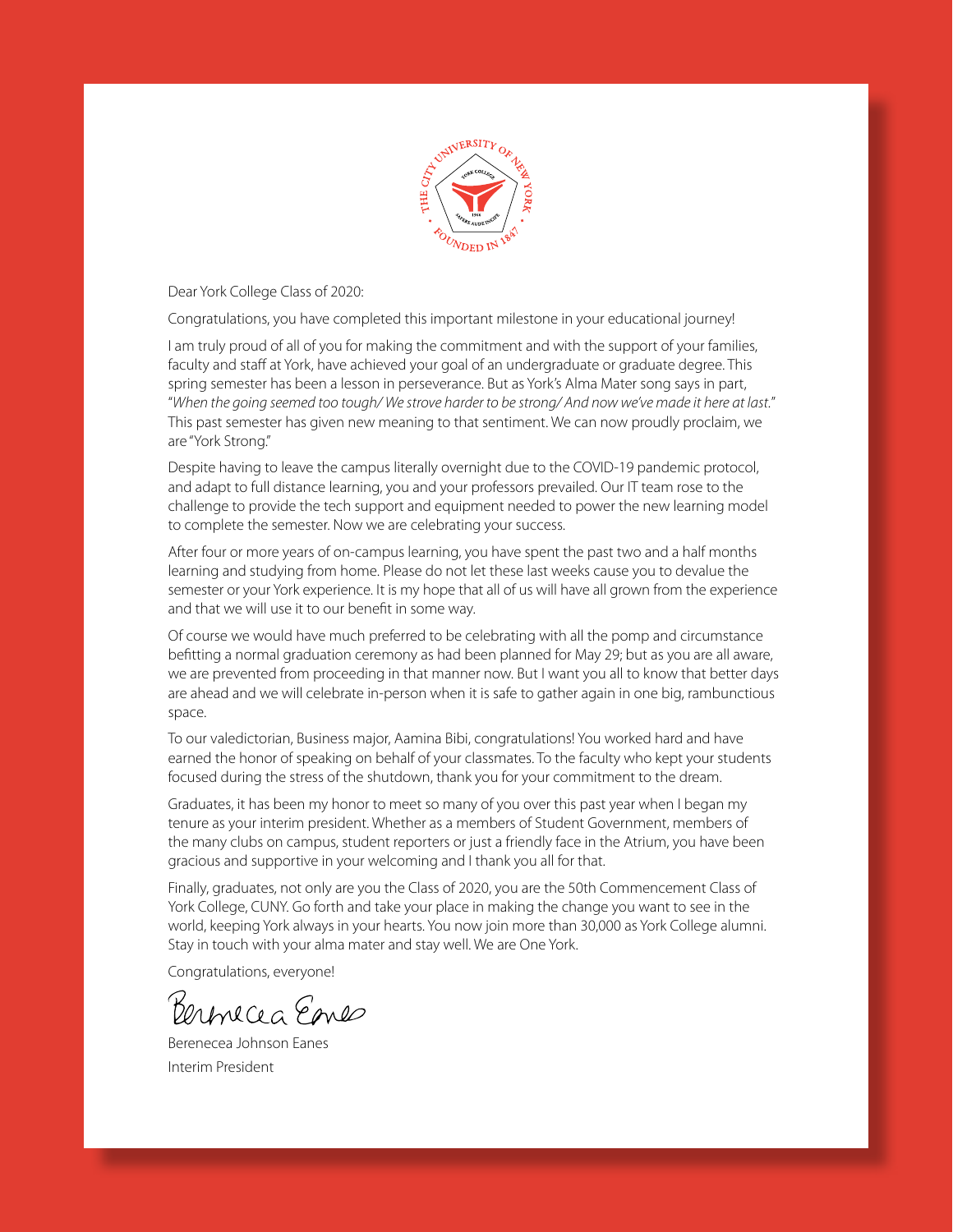*Class of 2020*

#### **CANDIDATES FOR THE MASTER DEGREE**

*Master of Science*

| Phapia Akter         |
|----------------------|
| Dominic A Brobbey    |
| Jessica L Brown      |
| Jennifer J Cersosimo |
| Kailin S Cheng       |
| Lilliana Coppinger   |
| Binod D C            |
| Daniel V Demarco     |
| Noor I Ennab         |

Katrina V Feri Affiong E Flores Aliza Ginzberg Karishma Gopaul Khalil I Hanif Elizabeth Elaine Katz Mandeep Kaur Kiran Kazmi Loretta Kuo

Jinjin Lin Jun Ma Cara Lynn McGuinness Ling Yi Mei Toor P Noori Paola A Paredes Punam Patel Alena Rakhman

Golam Sarwar Ayala Silverman Yasodra Singh Omadevi Somai Ricci Stessel Leora B Tuchman Merin Varghese Emily Yeung

## *Master of Social Work*

Janet O Akinsanya Sade A Ali Amrita S Bajoon Da-Nisha A Banton Miya Bass Sophie Bird Natasha G Eastman Nekhidia R Harris

Shanel M Jones Iionii Y Lawing Shantell Lewis Shanely Marmolejos Judith Monvil Taylor Robinson Nancy Rousseau Diana Vargas

#### **CANDIDATES FOR THE BACCALAUREATE & MASTER DEGREES**

# *Bachelor of Science & Master of Science*

Irina Andreyko Rafeena Baksh \* Katerina Bojovic \* Denevia Christian \* Yana Nerissa Andrea Pallarca Dayao Doreen Halaf \*\* Latchmin Hariram \*\*

Ishaaq S Hasan \* Alex J Israeli \* Shelly Israyelashvili \*\* Katerina Kalantarova Kamrunnahar Kashem Riva M Kimatova \* Tamara Matatova \*

Gabrielle A Mcrae Dulbania M Mejia Maddox Tristan Meneses \*\*\* Daoud I Mohamed \*\*\* Vijay Muni \* Rivka Nisimova \*\* Ander Pang \*\*

Candice Gabriella Patti \* Kelly C Phillips \*\* Sharon Spirn \*\* Zokirjon Umarov \* Klever M Vasquez Kawang Wong Sharon Wong

\*Cum Laude (with Honor) \*\*Magna Cum Laude (with High Honor) \*\*\*Summa Cum Laude (with Highest Honor)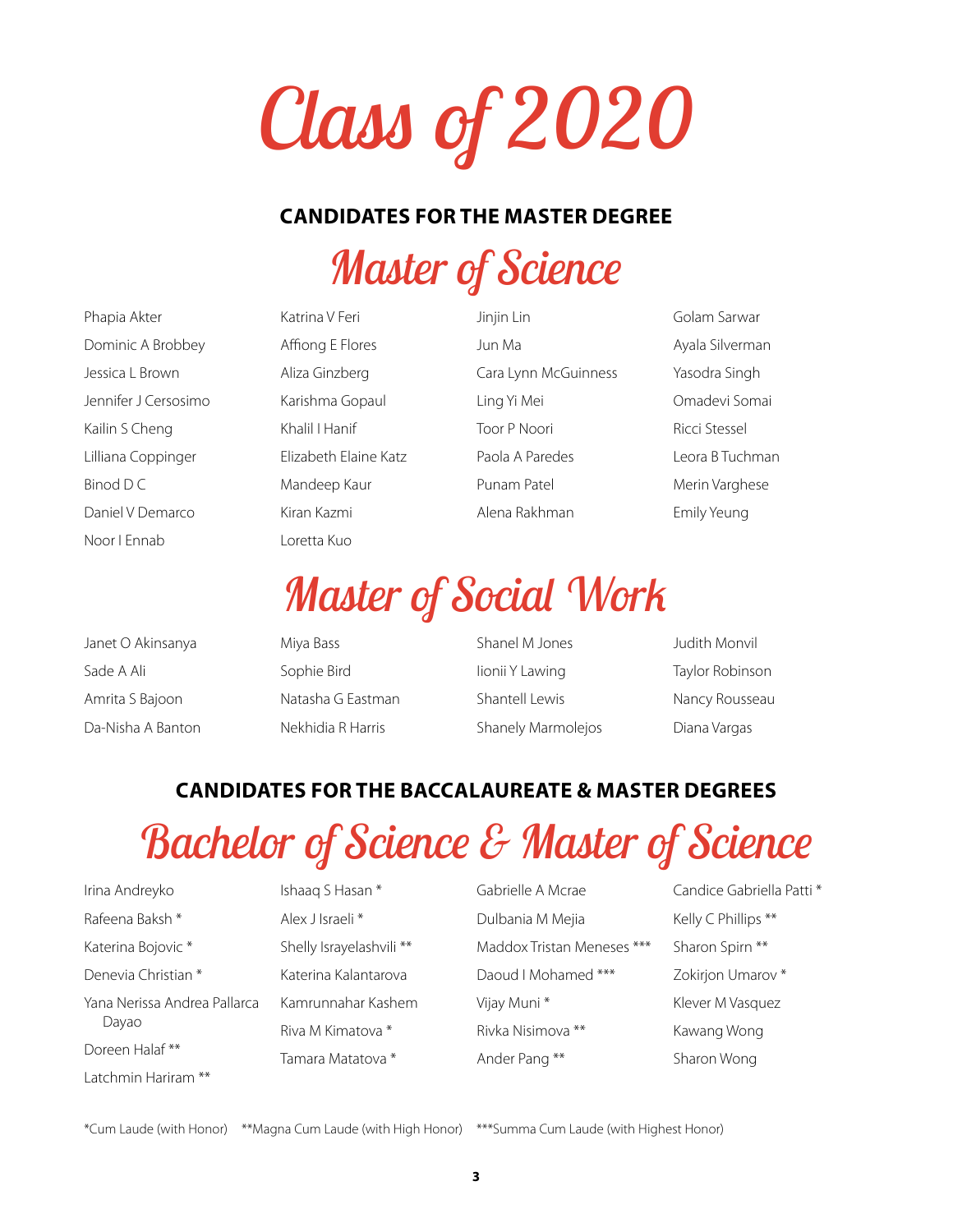#### **CANDIDATES FOR THE BACCALAUREATE DEGREE**

### *Bachelor of Arts*

Natasha Abbensetts Rawan Abdallah Aziza Abdumuminova Kiana Abrahams \*\* Alexandra Abreu Rosanna Abreu Angel Adegbesan \*\*\* Myrlevens Adrien Oluwakemi E Aina Elizabeth Ajewole Anna Akimova Farzana Akter Rilwan E Alaka Brianna A Alexandre Jean Gardy Alexis Asma Ali Asmoth Ali Nellie P Allaico Ashley N Alleyne Darlineth Almanzar Tuka F Al-Sahlani \*\* Joshua Alvarado Amanda M Alvarez Ruth Alvarez Steven C Alves Amanda R Ambroise Jennifer C Ampudia Eilat Amrussi Zora Anderson Marc Anis Victor Ansor \*\* Nathalie Antoine Selena Anzures \*\*\* Stephanie S Archibald

Karina Astudillo-Javier Ahmed Awad Anil Babooram Mariama S Bah Danik Banaby Jenelle L Barran Moon Barua Shivani Basra Merry Bataille Darline Bazelais Abighail L Bazile Karen Bellamy Shanice M Benjamin Adrianna B Bennett Natalya Bennett Pedro M Bermejo Christopher M Bernard Jennifer M Blair Melissa Blakely Clifford L Bonny France Kedna Charles Borga Tinamarie Borrell Jasmine Bowen La Shanda A Bowen Marla Ann Boyea Brandon Bradley Marcos Bravo Barrington Brissett Suzzette Bueno Onab Bushra Damien F Byfield Jazmin K Cain Genesis M Calderon Yesenia L Calle

Soyini Campbell Sudeca Campbell Christian Carpio Arianna Cartagena Wisleidy Castillo Elain Cen Cruz F Cervantes Grace Charles Marian Chichester Sharah Naz Chowdhury Alissica T Christie Nicosie Christophe Ackisha Christopher Janera Chung Rocio Clara Aleydy Claros Shariel Clouden Aleah Cole Melissa Colin Joseph M Collado Victoria C Contreras Jasmin S Corona Leidy L Cruz T'Andra Cunningham Alisia R Daljeet Anh T Dang Toni D Daniels Ranfy Dejesus Christy DeLeon Tiffany P Dhanbeer \*\*\* Theodhora Dhespollari Souleymane Diallo Ashley Dieudonne Alyssa J Ducasse

Michael Dzhurayev Tia-Renee Edwards Agho Ekhator Carrie R Elam Amanda Ellis Nelson Enodiakhemen Ahmet Erkan Crystal M Espinal Vansnally Etienne Jenny Exil Ana E Fajardo Acosta Nayab Farooq Omar Alexis Feliciano Ashley Fervil Alexis Nicole Flores Keniel N Francis William Francisque Leslieann S Frederick-Phillip Fatima L Fuentes Elizabeth N Gamble Lytesha S Gamble Darshanie Ganesh Desiree Garcia Florentina Y Garcia Sherlly Garcia Amanda Gardner \* Lashawna T Gardner Cheick Gassambe Djemima I Germain Kathyann Goddard-Phillips Arggelys J Gomez \* Miriam Gomez Dania Gonzalez Samantha M Gonzalez \*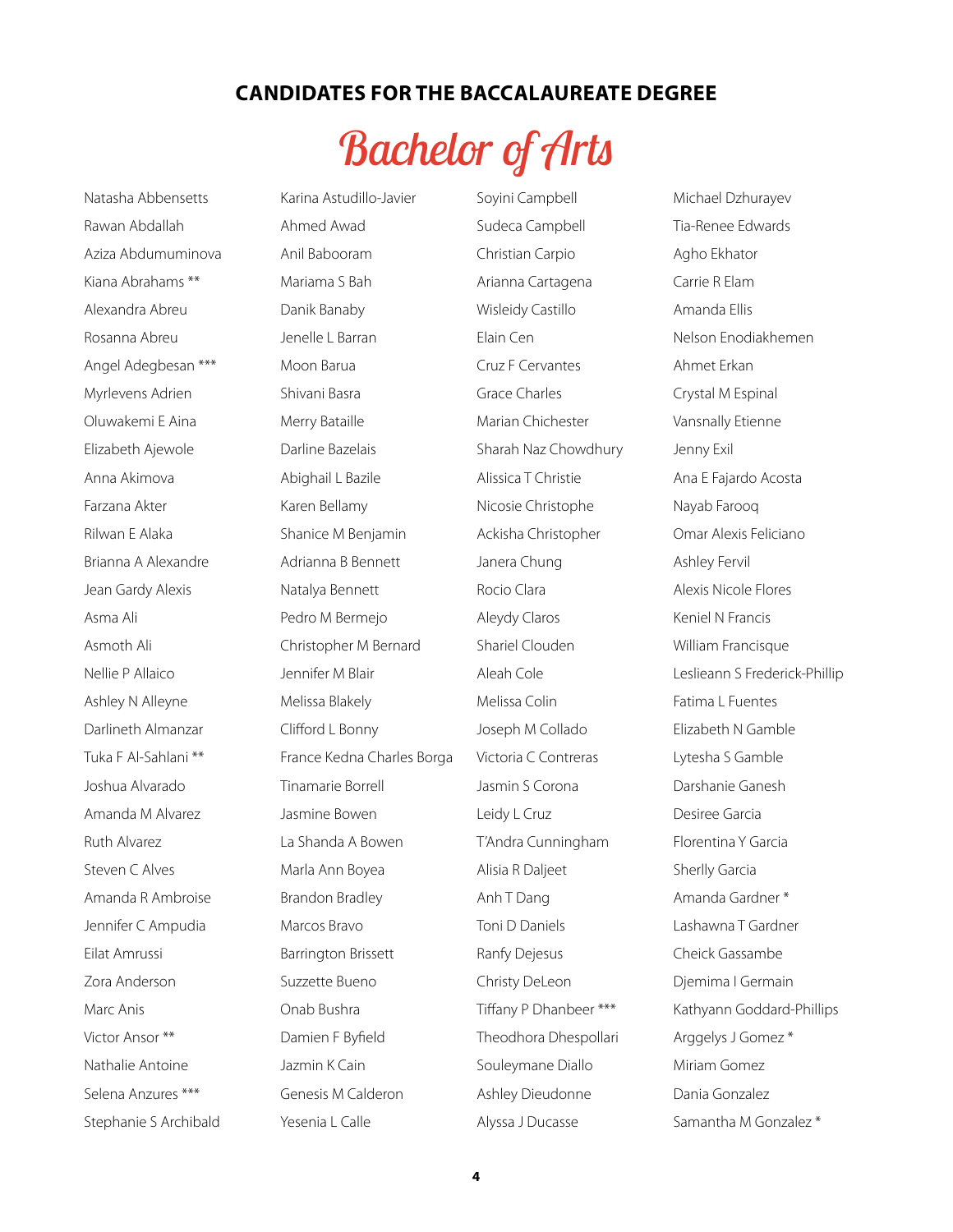Rashida M Goodridge Kesi A Gordon Shemasie Mauricia Gordon Andrea Graci Sheena Grandoit Toishareema Grayson Davia-Ann R Green Brittany Greene Ashley N Grosvenor Cynthia Guerrero Marsha A Guerrier Martine Guillaume Charlene Guintu Alexander Gurico \*\* Amanda Gurwah Remon Habib Samiullah Halim Miho Hamada Mary Hanoo Sabrina Haque Samiamul Haque \* Devin V Harbajan Krishna Harilal Iyeshima Harris Jenelle J Harrison Achasha Harte \* Richard Heaton Mario Henriquez Duran L Hepburn Brandon C Herriot Mayela Hodgson Taylor N Holland Terrencia N Hyacinth Maleeha Hye Alejandra M Iglesias Keshia N Inniss Ali Isa Ilana Ishayev

Musammat Farjana Islam Sandra Isma Jean Francois Michelle Jackson William Jackson Moqudas Jaffrey Brittany M Jagdharry Fatoumata Jaiteh Clementine James Michael-Yoshi J James Sebastian K Janiec Lamin A Jatta Ludwens Jean Baptiste Donald Jean Pierre Jonathan Jennings Shanice A John Skyla John Rashida Y Johnson Brittany Jones Timeka A Jones Ranjeet Kaur Ranjit Kaur Sheliza S Kemraj Kalim M Khan Michael A Knight Christian Koumtog Kathy Kowalczuk Breanna Kowlassar Jonathan Krikheli Emily Kuang \*\* Ivanisevic Kyei Angel R Lall Michelle Lam Isaac J Lama Jessica Larbi Bianca V Laroche Sulaiman Larokko Senai J Lavender \* Melyssa C Lightbourne \*\*

Jenny Liu Mary Ellen Lopez Maguie Louis Minerve Louis Roseann Love Keshaun H Luckie Justin N Mahes Madiha Malik Nulofar Mamun Rajkumar Mangru Isabella Manoharlall Shuntel A Marina \* Aisha Martin Delaney Martinez Jenelle S Maxwell Danielle J Mc Shine Trecel S Mccalman Briana N McFarlane Sarah Mcleod Zen Sinclair McMillan Emmanuel C Megafu Catherine G Mejia Issis Y Melendez Briayan Mendoza Normelea V Miller Princess Q Milliner Krystal L Miqui Melanie Mitchell Nastassia Mohabir Noor Mohammed Sanjeda Mohiuddin Jennifer Molina Katherine Thea Moller Sarai Monargent Janeth Morales Soraya Moreau Dayana Moscoso Rebecca Narain

Aaya Nasser Tania Nathan Paloma Navia \*\* Adaeze C Ndame Juzena Neblett Dominique Nelson Nakia T Nivens Justin Nohar Marianangeli Novas Elizabeth Nunez Maria E Nunez \* Jessica Nunoo Mariam O Ojesanmi Ina O Okoro Chika Okoroji Medgina Oriantal Brianna L Palmer Simran D Parbhakar Danya Pazmino Andrew Pearson Wenjing Peng Estefania Peralta Ayala Inoka Peramunage Anastasia Perez Deyanira Perez Massiel M Perez \* Stephanie Perez Dwayne Perry Amrita Persaud Anjanie Persaud Daniel M Persaud Tiffiny N Peters Tiffany Sabrina Pinedo Amanda A Plaisir Nadya Pooran Chasity Y Porsenna Daijha A Rabalais \* Sadat Rahman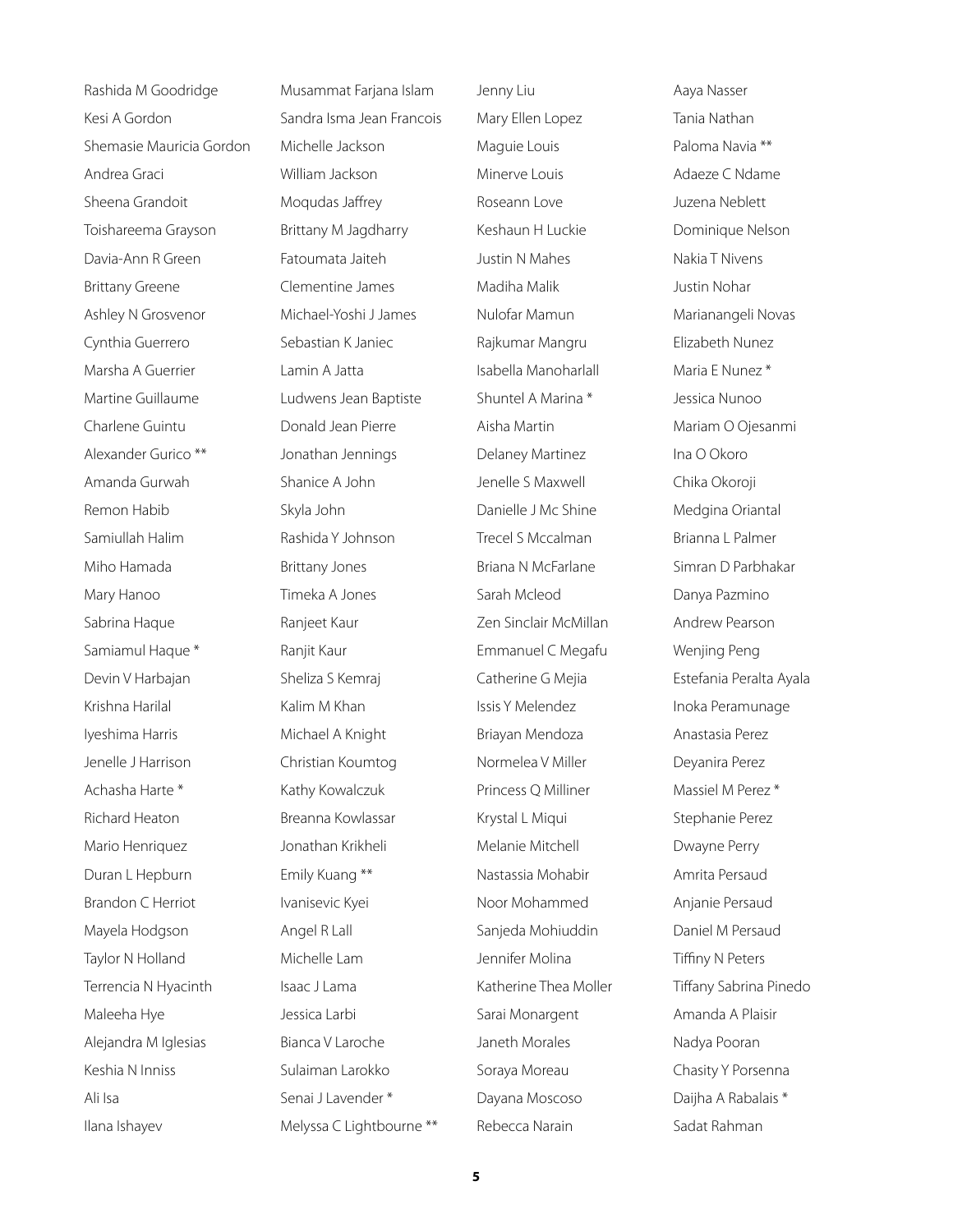Ariella Rambaran \* Lalita Ramessar Kavita Ramjattan Ralph Ramos Shannon A Ramsaroop Amevi D Randolph Cheona M Rawls Lorraine Reid Jenifer K Resal Racquel Rhule Fairuz V Rivera Katherine Rivera Lissette Rivera Rajeev L Roberts Emely C Rodriguez Jordan E Rosario Sheahna Roscher Jonathan Nelson Rua Gonzalez Richard Saint-Vil Mariah A Salguero \* Razia Hassan Salick Marvin D Sampal Shelby Samuel Anthony Sanchez Isaiah Segarra

Stacyann N Serapio Emmariany Serrano Deepanjali Sewdat Tashi L Sherpa Sherry Shivprasad Jennifer Siavichay Keith S Simmons Derina Simplice Arshdeep Singh Jasmine Singh Melina Singh Yashmin Singh Alexis M Smith Chelsi Somwar Anurada Somwaru Alissa Sookdeo Sushima Sookdeo Oumou Sow Andre D Steer Russell A Stewart Deggra Stratton Adrian Sugrim Peter J Sullivan Sharmin J Suravi Ively Suriel

Yvonne Sylvestre Dragon Charmaine Symister John Paul Tamayo Phillip L Tavada Susette Taveras Danielle Sarah Tejeda Lisbeth Telhomme Queenie K.Y. The Keisha Theobald Akilah A Thomas Krystal D. Thomas Vini G Thomas Jamese Thorne Jacklyn M Tomlin Austin Torres Kimberly Torres Masline Toussaint Chandrashakar Tribhowan Steven R Trochez Ilona B Tyszko Amanda Valdez Jamie J Valdez \* Jared A Van Sluytman Asdry R Vancamper \* Janette A Vazquez

Danessy J Velasquez Kassandra Viera Carlen Voigt John M Wani \*\* Brittney Warren Nicole West Briana M Wilkins Phillip A Wilks Zenobia Williams-Mcleod Stacey-Ann Willis Jodie N Wilson Nancy Wilson D'Andra C Wright Michael Lin Xia Alex Yagudaev LaiNga Yip Champaigne P Young Michael L Young Kimberly Yu Mereena Zachariah Lisa F Zaltz \*\* Diana C Zambrano Akdar M Zandani Guielsiarha Zephir Zebin S Zinia

## *Bachelor of Science*

Anita Abban Layla J Abdallah \* Mariam J Abdallah \* Sara Abdelnaby Maryam Abdulmumin Christina Aberion Alen Abraham Randy S Adams Aroosa Adan Margaret Adedapo

Sangita Adhikari \* Syed A Adib Ahmad Adil Tanveer Ahamed Imran Ahmed Rahat Ahmed Saher Ahmed Stephanie Ahunu Aysia Akhter Mohsina Akhter

Bilkis Akter Mahfuza Akther Shapna Akther Chinwendu Akujuo Maisa Alam Kalana Alarcon Nneka Alexander Adnan Ali Amber Ali Arianna S Ali \*\*

Master Ali Memona Ali \*\* Syed A Ali Zahra K Alkaifi Chanika S Allison Julia Allocca Stephanie M Alvarado Brenda I Alvarez Mahbuba Amin Angelica M Andaya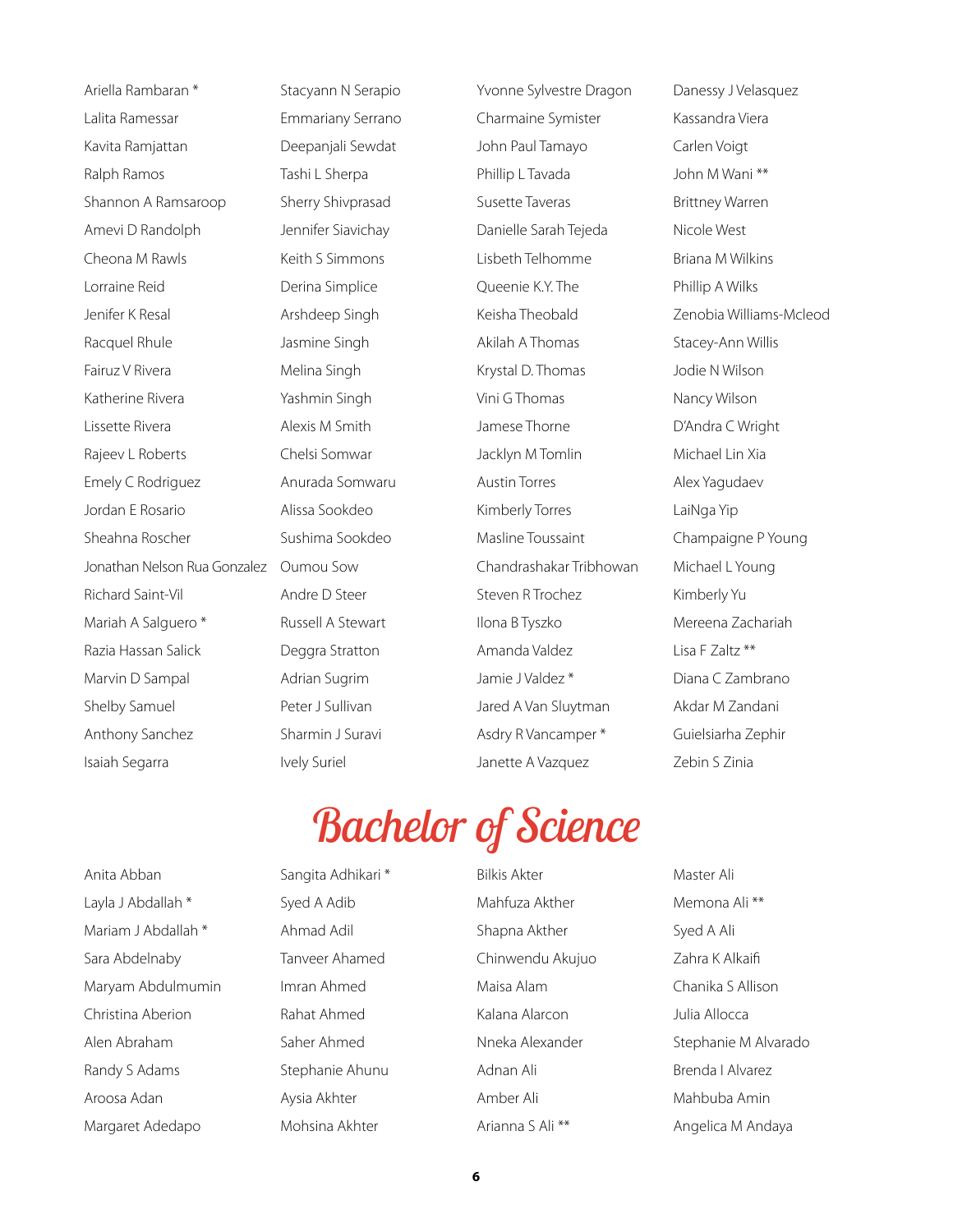Yarisha Andino Kristy Andrade Stephen A Andrade Dorothy Andre Sabrina Anirude Muhammad Ansari Ryan Anthony Daniel Anyane-Yeboah Nikko T Apilan Indrianna Appleby \*\* Ayesha Arakhan \* Danny Arango Carlos E Arce Visha Ashfaq Jessica L Augustin Theodore M Ayah Zahra Ayaz \* Aalia N Aziz \* Leeba M Babu Sasha Babulal Brandon Baburam Walid Babury Simon Brandon Bactawar \*\*\* Kalah K Bailey Patrycja A Bak \* Canetta Baker Huzaifiy Baksh Barbra Balan Halimatou Balde Ibrahima Balde Anita Balwant Alka Bangar Danish F Bangash Sahera Bano Akhtara Banu Jana D Banzon Xavier Barfield Ra-Shawn L Barino

Natalee C Barnett Mary F Barron Fady M Basta Christine Bastien Stephanie R Batista Kateryna Bazhenov Djenie Bazile Kayesha Bazile Tasha Beausejour Sima Begum Deyanira Bencosme Osakioduwamen Benjamin Tanya M Benjamin Amir Benston Kujtesa Berisha \*\*\* Jessica J Bermeo Rita Bhandari Shuja A Bhatti Tahir Bhatti Awnon K Bhowmik Aamina Bibi \*\*\* Ricardo Bisnauth Darshani Bisram Drupatee Bissessar Chelsea Bissondayal Christina Bissu Ashanti A Blackman Windell Blake Kwabena A Boadu Aliecia A Bobb Nyliah Bodden Isaac Borketey Vlera Brahimaj Gema M Bravo Monique Breeden Jazmyne Brierre Chanta U Brown Denneshia A Brown \*

Jovahn G Brown Neville-Ann G Brown Natan Bu \* Nadja Buddo Jasmin A Budhan Andre M Budhu Bryan Budhu David J Buitrago Edwin M Burd Tabita A Burgess Malik D Burns Leilany Busch Md A Buyan Lorraine C Cabillan Maillerline Cabral-Joseph Adriana D Cabrera \*\* Luz A Cadavid Julian A Cajigas Alejandra Calcagno Jonathan Calle Dinajah Campbell Edlina Campbell Kevin J Campbell Pauline Campbell Jade A Cannon Coral Castro Keisha Catulle Orokya Ceesay Sindry P Cera Chanyez M Chamberlain \* Victoria Chang Desiree S Chase Vandevika Chattergoon Hadiah A Chaudhry Humna Ahmed Chauhan Andrea Chavarria Bingxu Chen Jie Chen \*\*\*

Rebecca Cheriza \* Shameeda Chintamani Dewan M Choudhury Ishrat Choudhury Nowshin K Choudhury \* Chris Chow Nadima Chowdhury Prama Chowdhury \*\* Saifuddin A Chowdhury \* Shihab Chowdhury Christine Chung Shawnakay Clementson Jonathan W Collado Fabrice A Coly Caprice Comissiong Aldo F Cotrina Letice D Cox Maria Crespo \*\*\* Brianna A Crosdale Krissia G Cruz Jeroan W Dally Miledys D'Atena \* Amanda Davis Ashley Davis Jacqueline M Davis Nicholas Davis Alice De Andrade Bezerra \*\*\* Christian Delano Caroudaya Delinois Ricardo Deodutt Marguerite A Deonarine Taramattie Deonarine Ellene Derbew Andre E Desir Teresa V Dhana Pavitri Dhanpaul Anthony Diaz Mildred Diaz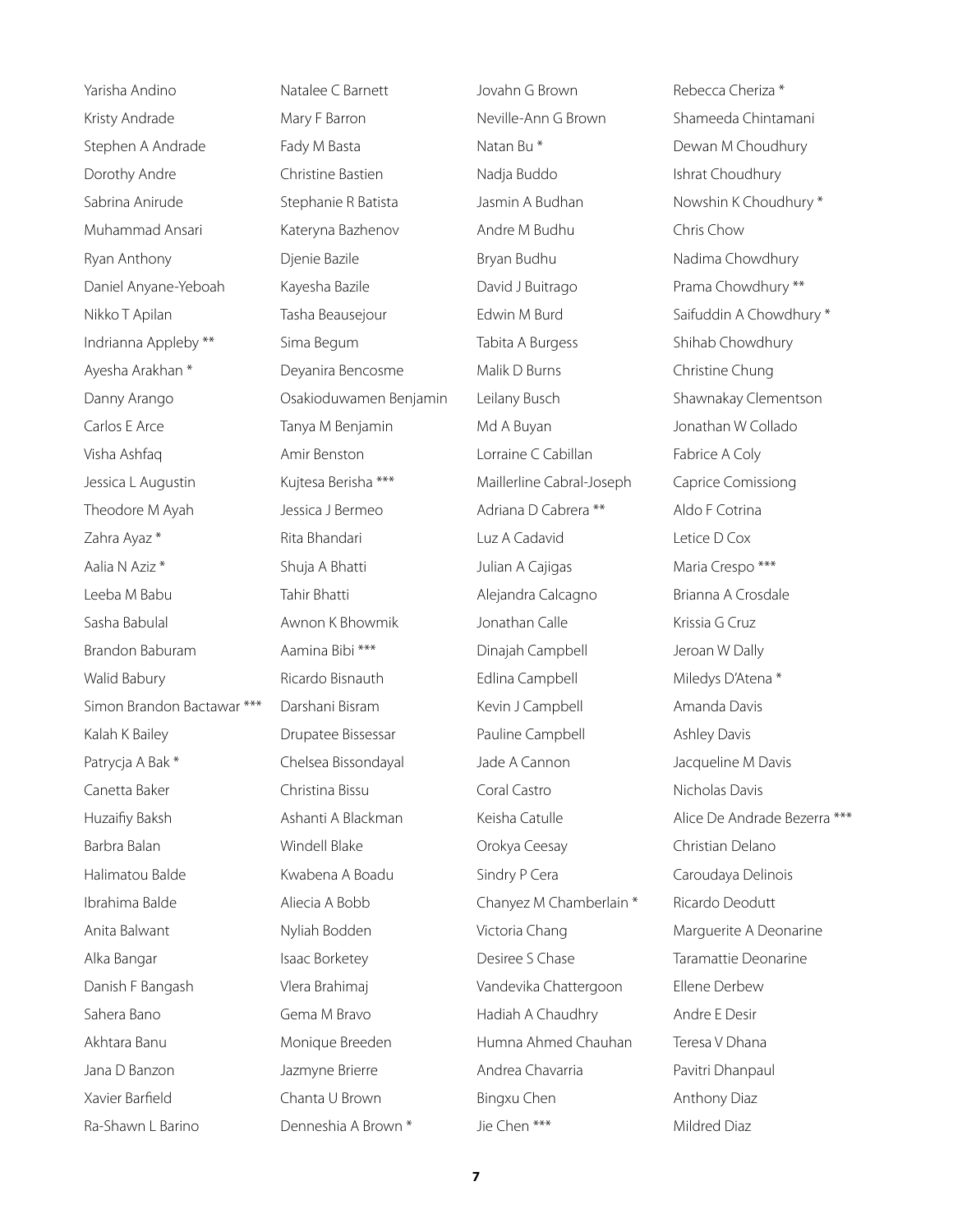Qingyao Ding Rubaya T Disha Elikem Djokoto Sherrese Dobson Lhakpa Dolma Ediliana Dominguez Perez Jonathan Dorismond Cassandre G Dorvil Terri A Douglas Masamba Drame Kevin K Drigpaul \* Khadija Dublin Satish Dudhawat Silvana P Dumaguala \* Marisa D Duncan Laishawn Dupont Ariel Duran Sandra Dutan Bristy Dutta Reyna A Echols Karen A Edmondson Denver J Edwards Dion C Edwards Gerrett O Edwards Keneva T Edwards Gaspar Efondo Marlita D Eley Marie Elie Evelyn D England Nikeeta English Alisha A Erase Rosalis Espinal Jean-Luc Etienne Nzubechukwu G Ezihie Mercy B. Fadare Merna W Fahim Yasra Farid Monica Farruggio

David Sebastien L Faustin Starr M Felicier Shelley Felisna Mahbuba Ferdous Herman Fermin Albaluz Figueroa Darline N Figueroa Kenya Finch Araceli Flores George Q Fontanilla Vaulin Forbes Bjorn K Forde Sharon L Fordyce Taishaun Forehand-Jenkins Neisha Forrest \* Kiyo N Fortune Kemoy A Francis Shantel Francis \* Mavis Frimpong Mingjun Fu Andrea Galeano Sally Gangaram Christian Garbutt Anushka Garcia Diego Y Garcia Rafael E Garcia Richard Garcia Moises Garcia Diaz Tasha G Gardner Fernando J Garofalo Kaetlyn A Gassert Joseph Jean Claude Gaudin Sharon Gaul-Nedd Garfield Gayle Yvonne M Gayle Farida K Gazi Luljete Gecaj Natalie Gelin

Catherine Genao Matersley Gene Yuan Meng Geng Aldrine Georges Trisha Ghosh Emani Gilkes Gugu B Ginindza Tarika Giscombe Hammed O Giwa Stephanie Gobind Manushi Manish Golwala Crystal Gong Suraiha M Gonsalves Kevin W Gonzalez Khadydjeh Goodluck Cierra T Goodridge Marvin Gordon Rayvon A Grandison Giavanna S Grant Shawnje' D Granville Kwesi Green Shahiem J Greene Daniel Grijalva Gloria E Guaman Manju Gurung Canndy Gyimah Amerita Habib Ashley Elizabeth Hall Siedah J Hall \*\* Bryan Hanif Fanieza Haniff Kerun Hardeo Leana A Harford Viviann Anessa Harikishun Christopher Haripershad Devi Hariprashad \* Tasnim Harun Mahamudul Hasan

Mahedi Hasan Mahedi Hasan Zarif Hasan Naserudeen M Hassan Tamara N Hawkins Kadian N Haye Cameron Haynes Anne He Xiu Ping He Crystal Heeralall Venisha V Henry Melanie Heredia Isabel N Herndon Chanice Heron Caleb Hibbert Robbin R Hicks Anita Shawntina Hill Corey Hines Danielle S Holder Kazi A Hoque Mohammed M Hoque Amanda Hosein Meer A Hossain Rahim K Houston Denisha Howell Daysi Huerta Shyanne L Huggins Mahnoor Hussain Tina Hussain Ismael Ibrahim Ibrahim Jahira J Ifill Alyssa Illery Diana E Inga Yauri Irfan Iqbal \* Vanessa I Irias Shanice Isidore \*\*\* Isha Islam Mazharul Islam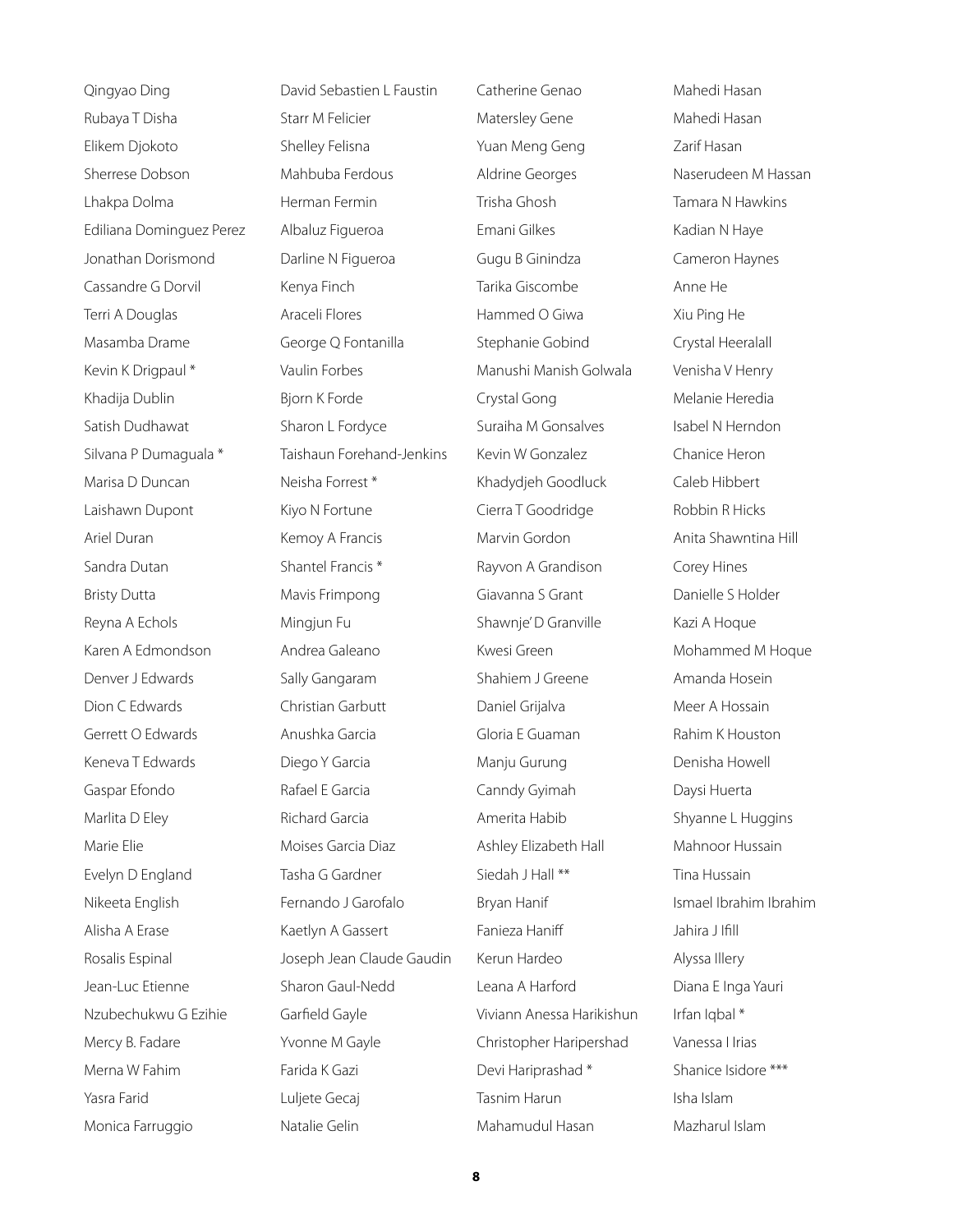Md Shoriful Islam Nawshin Islam Rifatul Islam Shanaz Islam \* Sumaia Islam Aerion S Ivery Shahina Jabbar Carolyn Jackson Shanice B Jackson Keshawna Katy-Ann Jackson Allison \*\* Sibghatullah Jalili Stanislawa E Jarosz Morana Jean Baptiste Wilkerson C Jean Jacques Lourdji Jean-Noel \* Akia Jeffers Shieen E Jesan Cindy John Rajesh John Ian T Johnson Jasmine N Johnson Maquisha Johnson Steffanie Johnson Aaron V Joseph Jean Joseph Mercidieu Joseph \* Venus Joseph Luna Juarez Adrian L Jugdeo Kouroutimi Kaba Paul R Kane Je Valliea Cariea Karran Amandeep Kaur Navpreet Kaur Sandeep Kaur Seana Mai Kelly Valesse A Kennedy

Karishma Khader Mehreen Khalique Afzana Khan \*\* Deborah Khan Fiza Khan Ismail Khan Michael S Khan Rathul H Khan Sabrina T Khan Samia Khan Deo Khushnarayan Rhonda O Kippins \* Kosgama A Kosgamage Melissa A Kramer \*\* Patrick James Kranz Selena Swastka Krissoondatt Ranjana Kumari Tricia Kutwaru Neyssa Faradja LaLanne Nicole T Lall Mingma Y Lama Nima Lama Sonam Lama Ramika K Lambert Cassandra M Lamey Juan Ignacio Lanouguere Andrews Lartey Nawaz S Laskar Sasha R Latchana Khareen F A Lawrence Emmanuella Lazarre Jenny Yeon Sil Lee Benjamin Lei Carolina Leiba Castillo Annet Lema \*\* Feria Leon Felix A Leonardo Ana Leon-Lopez

Leonard L Leopold Cecil L Lewis Kimiko T Lewis Tylyce Lewis Felix Liew Jasmine Likha \* Ren Hang Lin Mhariz Christine Y Lisondra \* Mike Litardo Alex Llangari Hok Lai Lo \* Elizabeth Rosario Lochan Edwarden Logie Maria Elena Loizi Michelle London Jefferson Lopez Jennifer Lopez Kadiesha T Louden-Redwood Rebecca Louis Vanessa Louis Diamond Lucas Antonio E Luna Abir Mahamud Devraj Mahase Chanchal Mahmud Wynton L Majette Malala Malik Saad Mamun Nadia Mandat Alisha Mangar Sarvedi P Mangru Shawn Manikchand Adil Manji Elizabeth Mansilla Satwanti Mansukh Alexa Martin Andriana Martinaj Stephanie Martinez

Maria E Martos Garcia \* Steve S Mathew Natalie M Matthews Paige Matthews Brandon Maxwell Vickhi V Mayo Ebony Mcknight Krystal F McKnight Athalia Mclean Sadia Mebin Rhea A Medas Fnu Meherunnesa \* Nancy Mendez \* Maribel J Mero Jean Claude Michel Howard A Miller Jessica A Miranda Sabrina V Mitchell Giselle Mogrovejo Robert G Mohabeer Ryan K Mohabir Nabila S Mohamed Fahzan Mohammad Kimberly Mohan Devindra K Mohanlall \* Alicia Moise Betina Mondelice Martine Monereau Vanity D Monet Eric Monsia Alisa Montgomery Latima M Moore \*\* Tia L Moore Tyshaun J Moore \*\*\* Jessica N Morris Bobby Morrison Demrall Morrison Marwa Morsi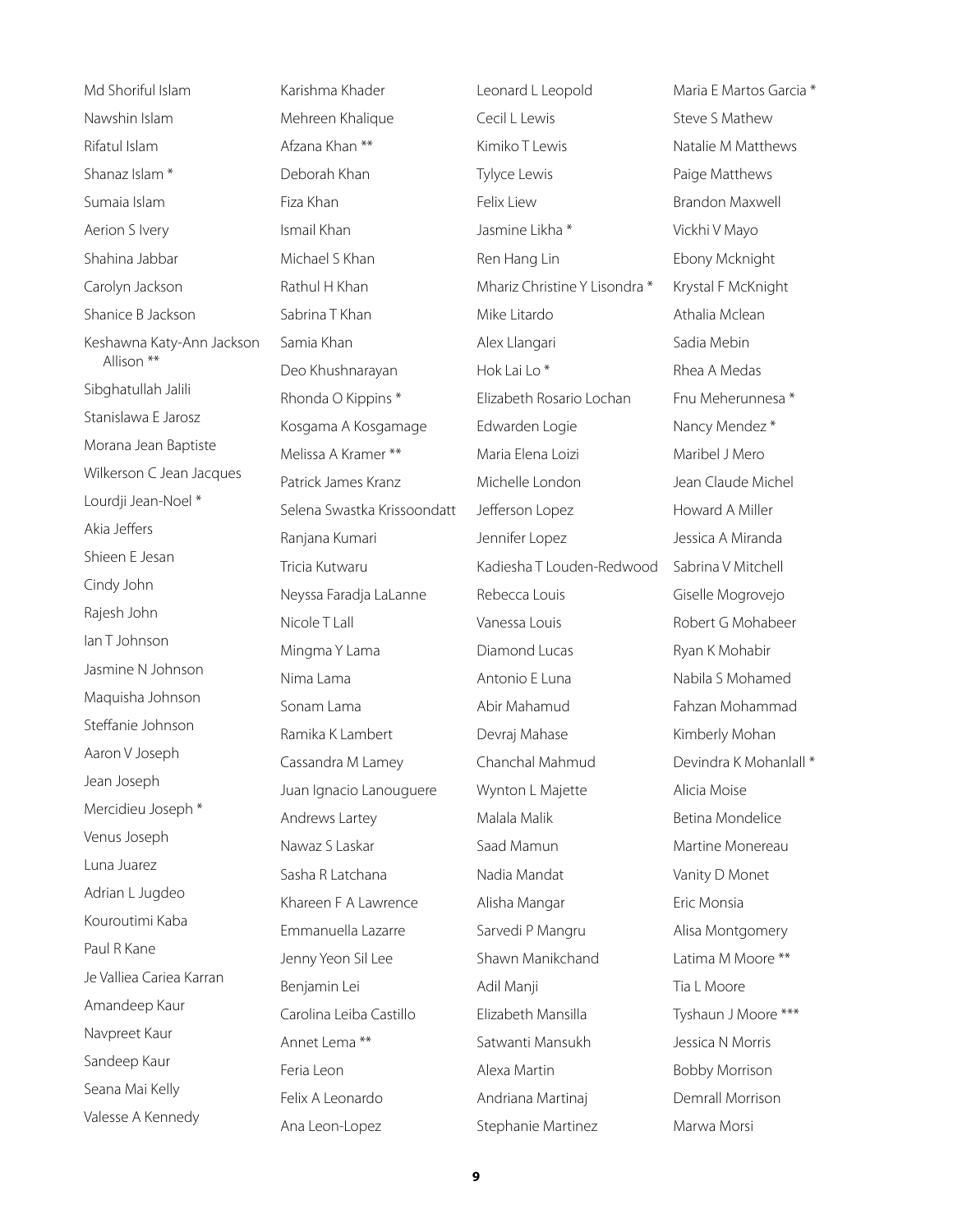Syeda N Moshreba Juliana Muga \*\*\* Hugo A Mujica Ahmad Zia Muktadir Donovan Mulholland Amela Muminovic \* Tyn T Nai Jenelle A Najhafeez Najumun Naju Ricky Nandkumar \* Atanu Nandy Amrita D Narine Raywatee Narine Fayyoz Nasimov Sierra Nasir Aliya Navarro Imran Nazir Tsering Yugyal Negoen Eric K Nelson Christelle M. Nestor \*\* Artur Niemczyk \*\* Jonathan W Nieves Yakov Nisimov \*\*\* Niger Noor Sarah Nuamah Allison I Nunez Abdukodir A Nurmakhamatov Ashley J Pillay Chiedu D Nwani Vivian Nwoke Thuta Nyinyi Sandra Okeke Ifeoma N Okigwe Eulalee Oliver Jashad Oliver-Moore Ivie I Omokaro Eltoma E Osman \*\*\* Omobola D Osunleti \* Carlos A Pasan

Janam Patel Konark Patel Kojuanda Patrick Sheetal Paudel Edd A Paul Hazel Paul Martin Pavlicek Vladimir Pavlovic Carla V Pean Lalita P Pearaylall \* Sindy Pelaez Nikita Peniston Neliza Perez Ashley Persad Ishwar Persaud \*\* Keshwar K Persaud Shania A Persaud Thalisha Persaud Ushana Persaud Vishwanie Persaud Nahomie Phalante Janeth Pichardo Alexis K Pierre Ramcess Pierre-Louis Selene O Pilgrim Anisah A Pillay \*\* Julian Pineda Shaniece L Pines Niyah E Pitters Christian Plasencia Judith A Plaza Kellyann L Pompey Baylen D Porter Sweety Pradhan Shrestha Kishan Puran Xinghui Qiu \* Hena Qureshi

Sharna R Rabidas \*\*\* Nikta Radfar \*\* Madiha Jr Rafiq Cindy Ragubeer \* Papia Rahman Shadia Rahman Sharmin Rahman Shayor Rahman Tanvir Rahman Sophin Rai Lakshmi Ramdeen \* Sarita Ramdeen Shivnarine Ramdeo Lydia Ramkissoon Davendra K Ramnarain \* Joycelyn Ramnarain Vimal S Ramnarain \*\* Sandy Chitranie Ramnarine Aaroux Kenshaw Ramos Balwant Rampersaud Brian Ramsarran Bhapinder Rani Tahmina Raziq \* Evanda Redwood Kelsey Reeder Jonathan Remy Mathew Restrepo Laura Reyes Nathy Reyes Abe Richards Devon Ridge Anthony Rigby Melissa Rivera Abdel Rizk \* Garth Robb Geraldine Rodriguez Glenda E Rodriguez Juan A Rodriguez

Julissa A Rodriguez Kevin Rodriguez Michelle A Rodriguez Paulina Rodriguez Roberth E Rojas Davila Cristal Rojas-Ortega Yasmine B Roldan Stephanie Rong Riana Roopnarine Giovana Rosado Jayleen Rosario Nastacia J Rowe Jesse J Rubel Jasmine Ruiz Valeria R Ruiz Valencia Rachelle-ann Russell Mohamed A Saffee \* Giselle M Sagastume Andre Saint Fleur Winnie Saintilus Gustavo A Salas \*\* Janett Salazar Jonathan Saldamando Abdus Samad Zanette C Samuel Leonardo Sanchez Joshua A Sanes Lhencham Sangmo Gisele Santana Luis Santana Priscila N Santos Elli J Sares Sangita R Sarkar Savannah Sarol \*\* Khadeen Scarlett Jackie Sealy Pranita Seedath \*\* Michel Settles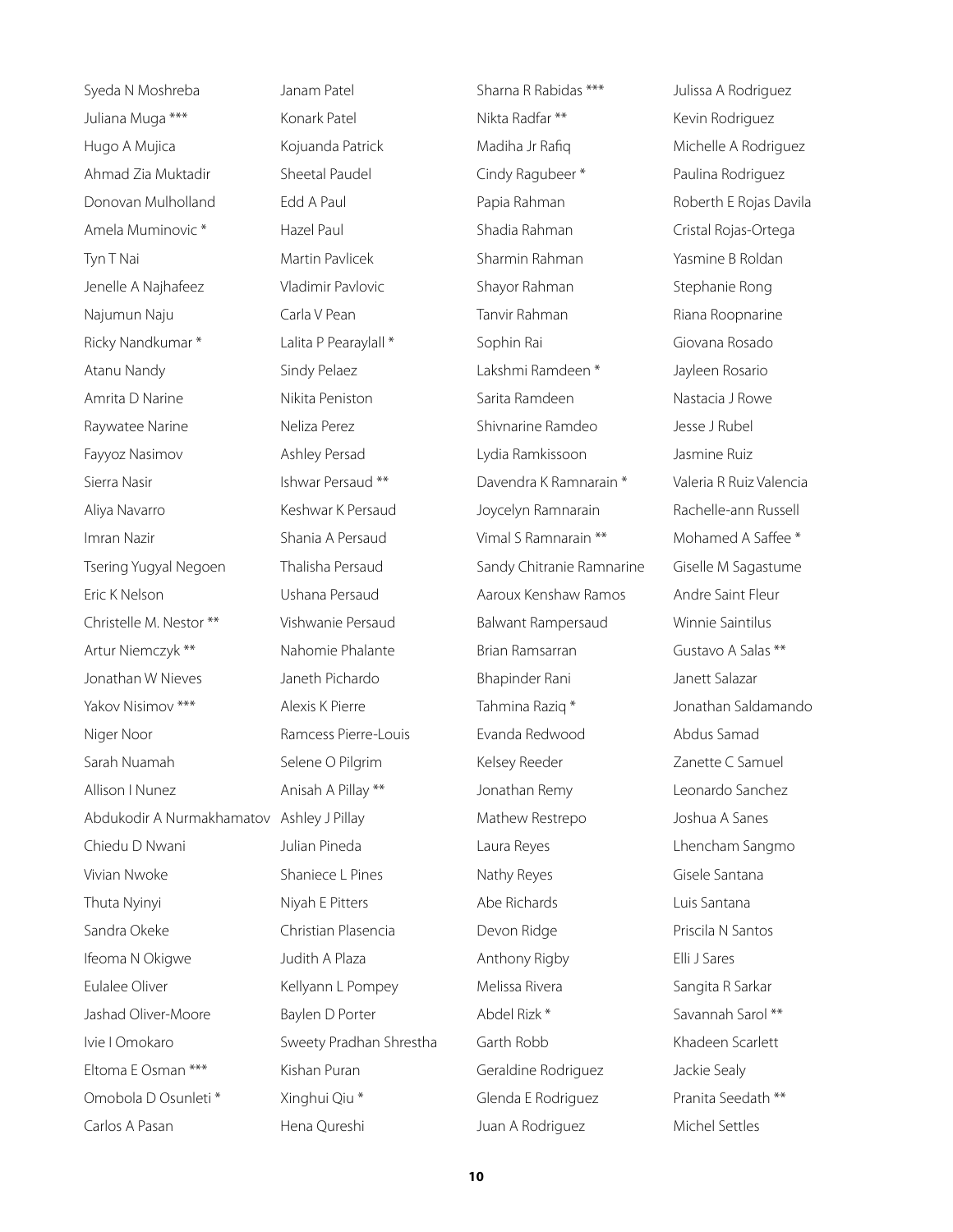Tiffany A Sewell Jahanzaib Shah Mehreen Shah \* Nidhi R Shah Waice Shah Temazat Shahid \*\*\* Dwayne Shaw \* Ahsan I Sheikh Trevor O Sheppard Phuri Sherpa Amena Shima Paul P Shiwbaran Ifeoluwa H Shodunke Kamana Shrestha \* Nirjala Shrestha Michal Sianov \*\*\* Kimberly Siewharack Vanessa I Silva Sasha Simmonds Aaron C Simmons Amrita Singh Arwinder Singh Darshanie Singh Harjot Singh Krishav D Singh Krystal T Singh Mahim Singh Neil Singh Ravindra Singh Ronald B Singh Vikas Singh Tianeshia Slocumb-Fells \* Aisha Small Jonnel G Small

Llanos W Small Chelsea Smartt Orville W Smith \*\* Harshini D Sobhan Marena Soliman Brianna Solomon Grace Son Pamela Sookhai Sanjay A Sookul Vimal N Soomai \* David Soong \* Yves A St Pierre Sean P Stenson \* Danaelle Sterling Kelsey L Strickland Shradha Subba Merly Suclupe Ridhi Sukhnandan Shriromani Sukhwa Marjorie H Sumbana Paola Suquinagua Palwasha Suri Michelle C Suriel \* Abdul Qadeer M Syed Daniel Sylvain Sereta T Tait Priyanka Tamang Adriana O Tapia Rahat Tashin Kaithlyn A Taylor Agazit Tekie Ricardo Ternize Marc D Texidor Dominique Thelwell \*\* Emmanuel Thernize Barbara A Thomas \* Shanice C Thomas Tiffany Thomas Michelle G Thompson Chantelle S Tibby \* Alondra Del Carmen Tiburcio-Brito \*\*\* Tremaine T Tinsley Lushan R Toney \* Crismely Torres Jack Tran Jelicia B Trim Dammon Trimmingham Darien Trinh Habiba Z Trisa Sharif Uddin Soneya Uddin Andoni Ugarte Varshani D Umadas Mudiaga Umujane Michelle Ushyarova Kelly Valladolid \* Jackorin Valle Justin T Van Kelvin Vargas Stephanie Vasconez Nelly Vasquez Timothy J Vasquez Lataunya K Vassel Rubakanthan Veerasingam Joseph Vega Libert A Veliz

Mary Vergara Natasha Villa Guempsen Vincent \*\* Andrea F Vizuete \* Rochelle F Wade Samuel Wahba Angella Walker Jessica M Walker Caitlin N Walsh Nikeisha M Walton Jessie Wang Tyrone Warren Shakiera Watson Nastasha S White Natanya D White Tracian D Wilkie Junette E Williams \*\* Kaydia Williams Vanessa L Wint Ashley R Wright Diana L Wright Roschell A Wright Amarilis L Wright Alleyne Jiamei Wu Raymond Yangapatty \* Albert Yeboa \* Christopher Yim Sai Ho Yip Dariana M Zapata Xiomara A Zapata Elisha Zephirin Hao Min Zhang Ziying Zhang Tenzin Zomkyi \*

The awards listed in this program are based on official transcripts from the Office of the Registrar as of the Fall 2019 semester. Candidates eligible to graduate with honors as of June 2020 will be determined after Spring 2020 grades have been submitted. When all grades are officially posted, final transcripts will be updated and a diploma with specific honors will be forwarded to each graduate.

Arlenis Vera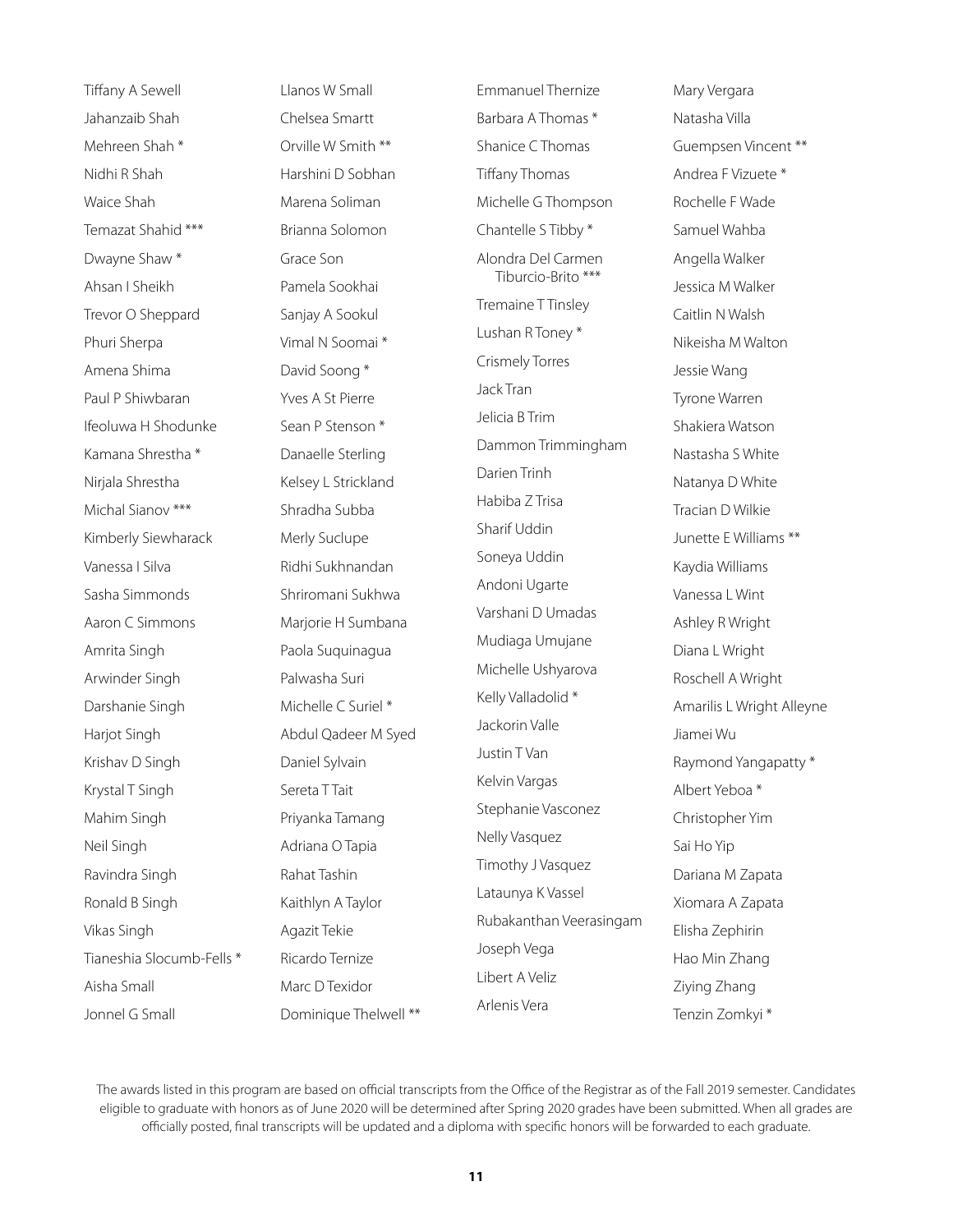# *Honor Awards 2020*

### **ACADEMIC HONORS**

### *Valedictorian*

Aamina Bibi

# *Summa Cum Laude*

Angel Adegbesan Selena Anzures Simon Brandon Bactawar Kujtesa Berisha Aamina Bibi Jie Chen Maria Crespo

Kiana Abrahams Arianna S Ali Memona Ali Tuka F Al-Sahlani Victor Ansor Indrianna Appleby Adriana D Cabrera Prama Chowdhury Alexander Gurico Doreen Halaf Siedah J Hall Latchmin Hariram Shelly Israyelashvili Keshawna Katy-Ann Jackson Allison

Layla J Abdallah Mariam J Abdallah Sangita Adhikari Ayesha Arakhan

- Alice De Andrade Bezerra Tiffany P Dhanbeer Shanice Isidore Maddox Tristan Meneses Daoud I Mohamed Tyshaun J Moore
- Juliana Muga Yakov Nisimov Eltoma E Osman Sharna R Rabidas Temazat Shahid Michal Sianov Alondra Del Carmen Tiburcio-Brito

### *Magna Cum Laude*

- Afzana Khan Melissa A Kramer Emily Kuang Annet Lema Melyssa C Lightbourne Latima M Moore Paloma Navia Christelle M. Nestor Artur Niemczyk Rivka Nisimova Ander Pang Ishwar Persaud Kelly C Phillips
- Anisah A Pillay Nikta Radfar Vimal S Ramnarain Gustavo A Salas Savannah Sarol Pranita Seedath Orville W Smith Sharon Spirn Dominique Thelwell Guempsen Vincent John M Wani Junette E Williams Lisa F Zaltz

# *Cum Laude*

Zahra Ayaz Aalia N Aziz Patrycja A Bak Rafeena Baksh Katerina Bojovic Denneshia A Brown Natan Bu Chanyez M Chamberlain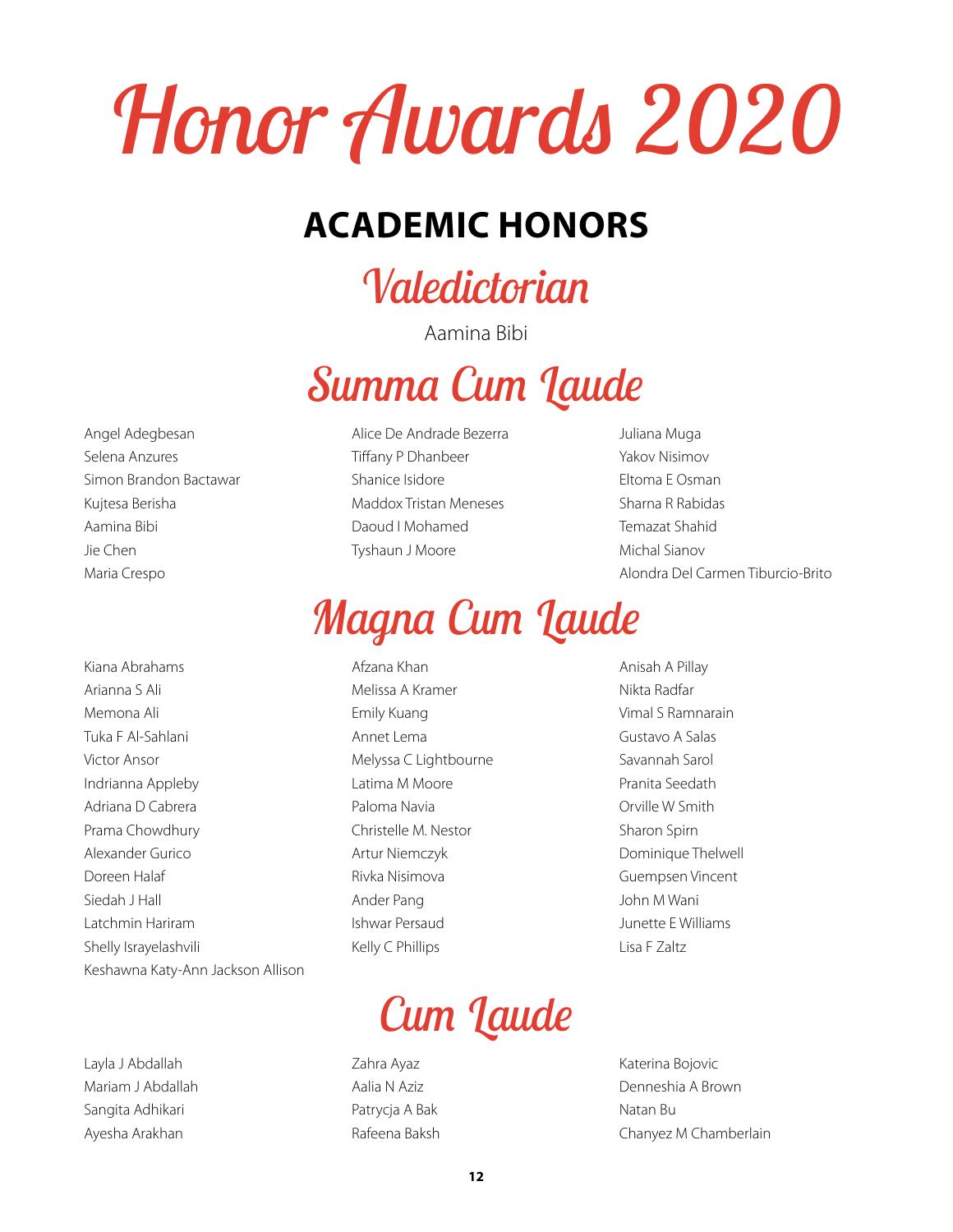Rebecca Cheriza Nowshin K Choudhury Saifuddin A Chowdhury Denevia Christian Miledys D'Atena Kevin K Drigpaul Silvana P Dumaguala Neisha Forrest Shantel Francis Amanda Gardner Arggelys J Gomez Samantha M Gonzalez Samiamul Haque Devi Hariprashad Achasha Harte Ishaaq S Hasan Irfan Iqbal Shanaz Islam Alex J Israeli Lourdji Jean-Noel Mercidieu Joseph Riva M Kimatova Rhonda O Kippins Senai J Lavender

Jasmine Likha Mhariz Christine Y Lisondra Hok Lai Lo Shuntel A Marina Maria E Martos Garcia Tamara Matatova Fnu Meherunnesa Nancy Mendez Devindra K Mohanlall Amela Muminovic Vijay Muni Ricky Nandkumar Maria E Nunez Omobola D Osunleti Candice Gabriella Patti Lalita P Pearaylall Massiel M Perez Xinghui Qiu Daijha A Rabalais Cindy Ragubeer Ariella Rambaran Lakshmi Ramdeen Davendra K Ramnarain

Tahmina Raziq Abdel Rizk Mohamed A Saffee Mariah A Salguero Mehreen Shah Dwayne Shaw Kamana Shrestha Tianeshia Slocumb-Fells Vimal N Soomai David Soong \* Sean P Stenson Michelle C Suriel Barbara A Thomas Chantelle S Tibby Lushan R Toney Zokirjon Umarov Jamie J Valdez Kelly Valladolid Asdry R Vancamper Andrea F Vizuete Raymond Yangapatty Albert Yeboa Tenzin Zomkyi

### **ACADEMIC DEPARTMENT AWARDS**

# *School of Arts and Sciences*

#### **BEHAVIORAL SCIENCES**

#### Academic Achievement Award in Political Science

John M. Wani Victor Ansor Achasha Harte

#### Academic Achievement Award in Psychology Mariah Salguero

Ariella Rambaran

#### Winsome Smickle Award in Psychology Kiana Abrahams

#### Academic Achievement Award in Sociology

Christian Carpio Samiamul Haque Krishna Harilal Samantha M. Gonzalez Alexander Gurico

#### Outstanding Scholar Award in Sociology

Alexander Gurico

#### **BIOLOGY**

Academic Excellence in Biology Simon Bactawar Vimal Ramnarain

#### Sigma Xi Award for Excellence in Research Kujtesa Berisha Nikta Radfar

#### **CHEMISTRY**

Academic Excellence in Chemistry Samuel Wahba

Academic Excellence in Pharmaceutical Science & Business Jennifer Cersosimo Karishma Gopaul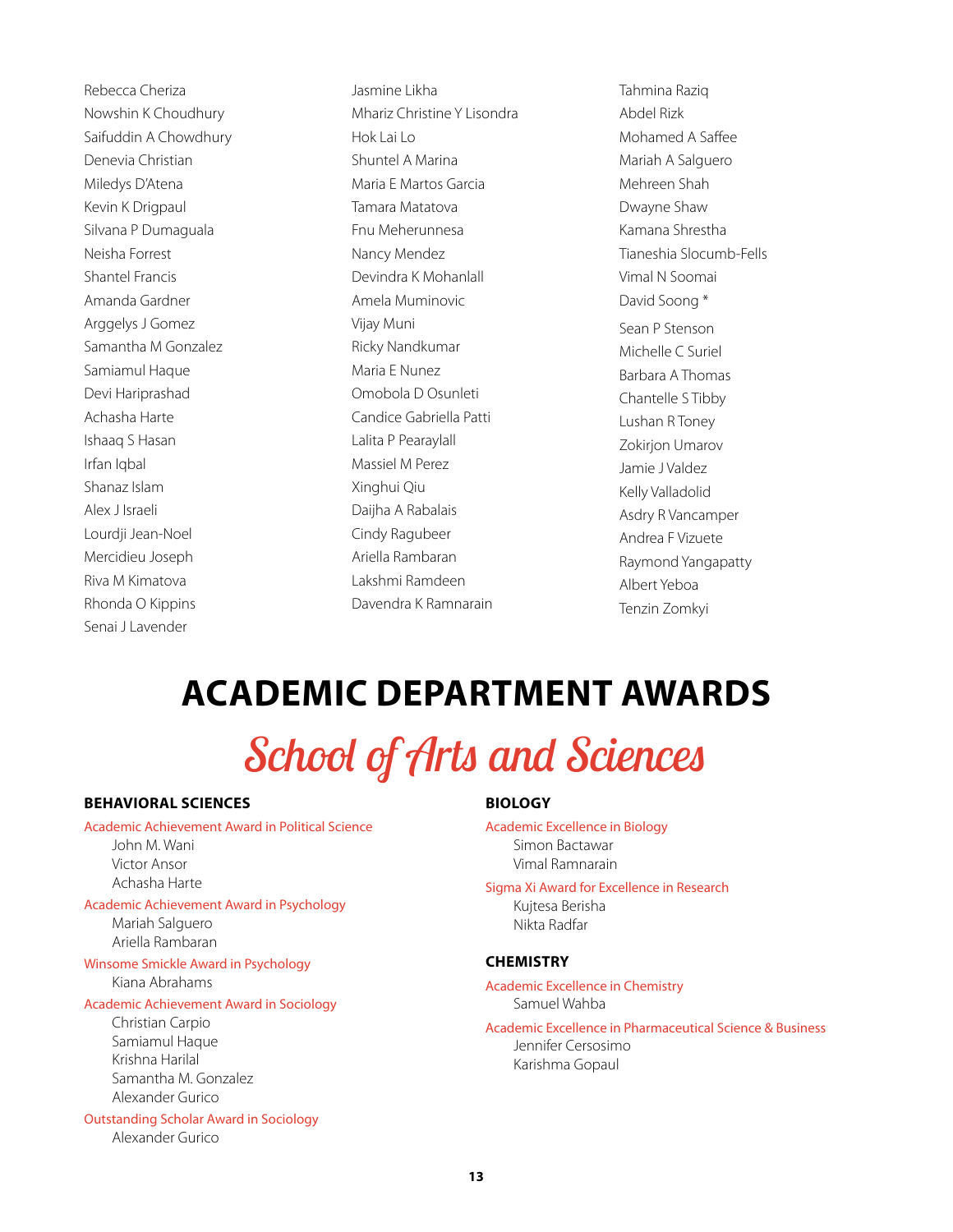#### **EARTH AND PHYSICAL SCIENCES**

Environmental Science Research Excellence Vimal Soomai

Environmental Sustainability Excellence in Practice Luz Cadavid

Prof. Eugene Levin Scholarship for Excellence in Science David Buitrago

Geoscientist Without Border Award Jasmin Budhan

Aspiring Geologist Award Bjorn Forde

Geology Ambassador Award Gugu Ginindza

Military Geology Award Tyn Nai

Outstanding Field Geologist Award Leonardo Sanchez

Frank Pomilla Scholarship for Science Teaching Siedah Hall

#### **ENGLISH**

Carolyn Kirkpatrick Award for General Excellence in English Studies Katherine Moller

Distinguished Achievement in Writing, Language, and Rhetoric Studies Tuka Al-Sahlani

Distinguished Achievement in Literature Studies Katherine Moller

Hortense Nash/Phyllis Sporn Memorial Award (English) Issamar Lopez

Hortense Nash/Phyllis Sporn Memorial Award (English Education) Michael Lungu

Janice Cline Justice Award Cami Melson

#### **HISTORY, PHILOSOPHY AND ANTHROPOLOGY**

Barry Gross Award for Excellence in Philosophy Leidy L. Cruz Samuel J. Hartenberg Award for Excellence in Interdisciplinary **Studies** Emily Kuang

The Excellence in Anthropology Award Shanice A. John

Daniel Kelly Award for Excellence in History Rua Gonzalez Jonathan Nelson

#### **MATHEMATICS AND COMPUTER SCIENCE**

Excellence in Computer Science Patrick Kranz

Excellence in Mathematics Tenzin Zomkyi

Excellence in Mathematics Education Sharna Rabidas

Dr. Taen-Yu Dai Memorial Scholarship Tenzin Zomkyi

#### **PERFORMING AND FINE ARTS**

Elena Borstein Fine Art Scholarship Bridget Urena-Johnson

#### **WORLD LANGUAGES, LITERATURES AND HUMANITIES**

Gloria Waldman Award for Courage, Strength, and Perserverance Mary Rodríguez María E. Núñez

Latino Faculty Caucus - Simón Bolívar Award

for Academic Excellence Cynthia Guerrero Estefanía Peralta Ayala

Sor Juana Inés de la Cruz Award for Academic Excellence in Spanish Thalía Toribio

Paloma Navia

### *School of Business and Information Systems*

#### **ACCOUNTING AND FINANCE**

Excellence In Accounting Maria Crespo Shanice Isidore Devindra Mohanlall Orville Smith

#### **BUSINESS AND ECONOMICS**

Distinction in Aviation Management Jie Chen

Distinction in Business Administration Aamina Bibi

Distinction in Information Systems Tyshaun Moore

#### **CUNY AVIATION INSTITUTE**

Aviation Leadership Award Abdukodir Nurmakhamatov

Aviation Service Award Nandkumar Jagroo